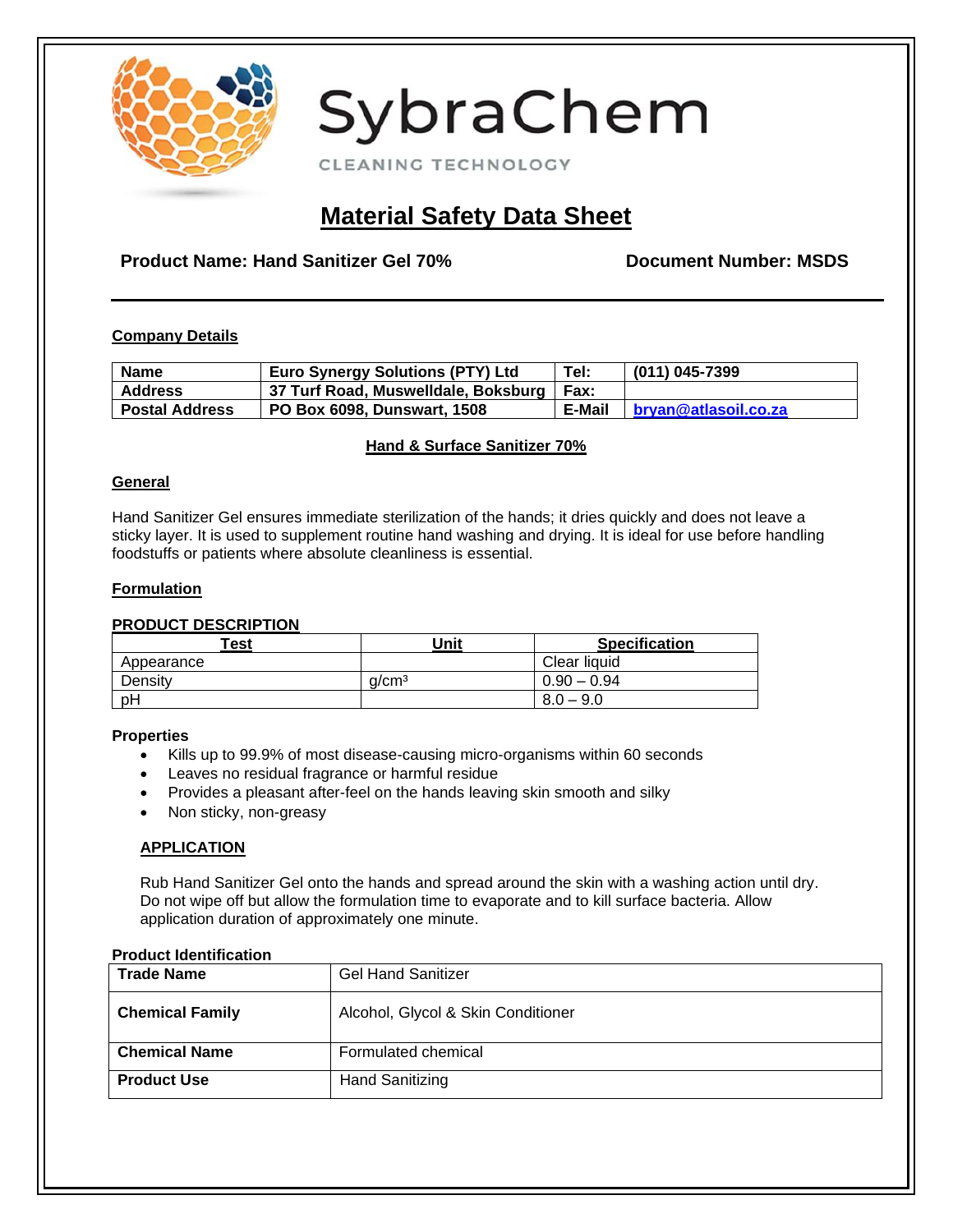

CLEANING TECHNOLOGY

| Appearance | Clear Gel                       |
|------------|---------------------------------|
| Odour      |                                 |
| UN. No.    | 3082 (Miscellaneous substances) |

#### **Hazards Identification**

| , 1929 93 1961 1969 1971     |                                       |
|------------------------------|---------------------------------------|
| <b>Main Hazard</b>           | Irritant in contact with eyes         |
| <b>Fire</b>                  | Flammable                             |
| <b>Inhalation</b>            | Avoid Excessive inhalation of vapours |
| <b>Skin Contact</b>          | No ill effect. Use as recommended     |
| <b>Eve Contact</b>           | May irritate the eyes                 |
| <b>Symptoms of Ingestion</b> | May cause initial inebriation         |

#### **First Aid Measures**

| Inhalation:          | Move patient to fresh air.                                                     |
|----------------------|--------------------------------------------------------------------------------|
| <b>Skin contact:</b> | No ill effect. Use as recommended                                              |
| Eye contact:         | Flush eyes with water for at least 15 minutes.                                 |
| Ingestion:           | Allow patient as much water as possible. Allow to rest in well ventilated area |

#### **Handling and Storage:**

| <b>Suitable Material:</b>              | <b>Plastic Drum or Bucket</b> |
|----------------------------------------|-------------------------------|
| <b>Handling / Storage precessions:</b> | Place<br>COOL                 |

#### **Exposure Controls / Personal Protection:**

| <b>Occupational Exposure Limits:</b>    | N/A                       |
|-----------------------------------------|---------------------------|
| <b>Engineering Control Measures:</b>    | N/A                       |
| <b>Personal Protection Respiratory:</b> | N/A                       |
| <b>Personal Protection Hands:</b>       | CHEMICAL RESISTANT GLOVES |
| <b>Personal Protection Eyes:</b>        | SAFETY GOGGLES            |
| <b>Personal Protection Skin:</b>        | <b>OVERALLS</b>           |
| <b>Other Protection:</b>                | N/A                       |

### **Physical & Chemical Properties**

| <b>Vapour Pressure</b> | Not Known           |
|------------------------|---------------------|
| <b>Density</b>         | $0.90 - 0.94$ g/cm3 |
| <b>Non Volatile</b>    | $22.0 - 29.0$ %m/m  |
| <b>Neurotoxicity</b>   | None                |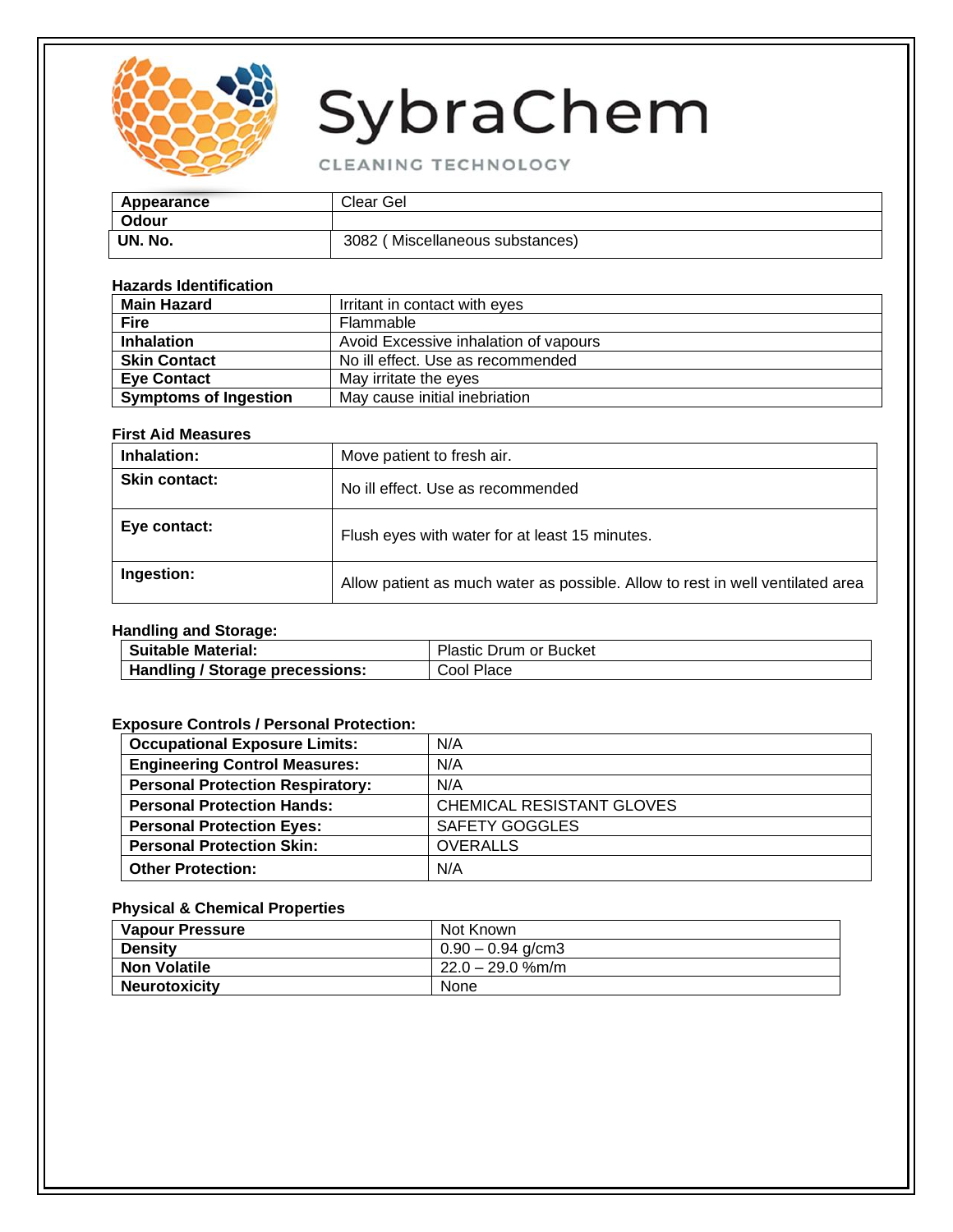

CLEANING TECHNOLOGY

#### **Stability & Reactivity**

| <b>Stability</b>                        | Stable under normal conditions |
|-----------------------------------------|--------------------------------|
| <b>Incompatible Materials</b>           | <b>Oxidizing Agents</b>        |
| <b>Hazardous Decomposition Products</b> | N/A                            |
| <b>Conditions to Avoid</b>              | N/A                            |

#### **Toxicological Information**

| <b>Acute Toxicity</b>         | Acute oral: 3600 mg/kg, mouse. |
|-------------------------------|--------------------------------|
| <b>Skin &amp; Eye Contact</b> | Irritant                       |
| <b>Chronic Toxicity</b>       | Nil                            |
| Carcinogenicity               | Nil                            |
| <b>Mutagenicity</b>           | Nil                            |
| <b>Reproduction Hazards</b>   | Nil                            |

#### **Ecological Information**

| Aquatic Toxicity: | Trout: $LC50 = 13000$ mg/l/96 hr Fathead minnow:<br>LC50 = 15300 mg/l/96 hr |
|-------------------|-----------------------------------------------------------------------------|
| Biodegradability  | Possible hazardous degradation products are not<br>likelv                   |

#### **Transport Information**

| UN No.                  | H <sub>005</sub>             |
|-------------------------|------------------------------|
| <b>Product Identity</b> | Hand & Surface Sanitizer 70% |
| <b>ADR/RID Class</b>    | N/A                          |
| <b>Packaging Group</b>  | Ш                            |
| <b>Marine Pollutant</b> | No                           |
| <b>IMDG Class</b>       | N/a                          |

#### **Regulatory Information**

| <b>EEC-Hazard Classification</b> | None                |
|----------------------------------|---------------------|
| <b>Risk Phrases</b>              | R36                 |
| <b>Safety Phrases</b>            | S2, S7, S16, S36/39 |

#### **Disposal Considerations**

**Dispose of at waste disposable company that complies with local and national legislation. Do not discharge to effluent.**

| <b>Disposal of Packaging</b><br>l Recvcle containers |
|------------------------------------------------------|
|------------------------------------------------------|